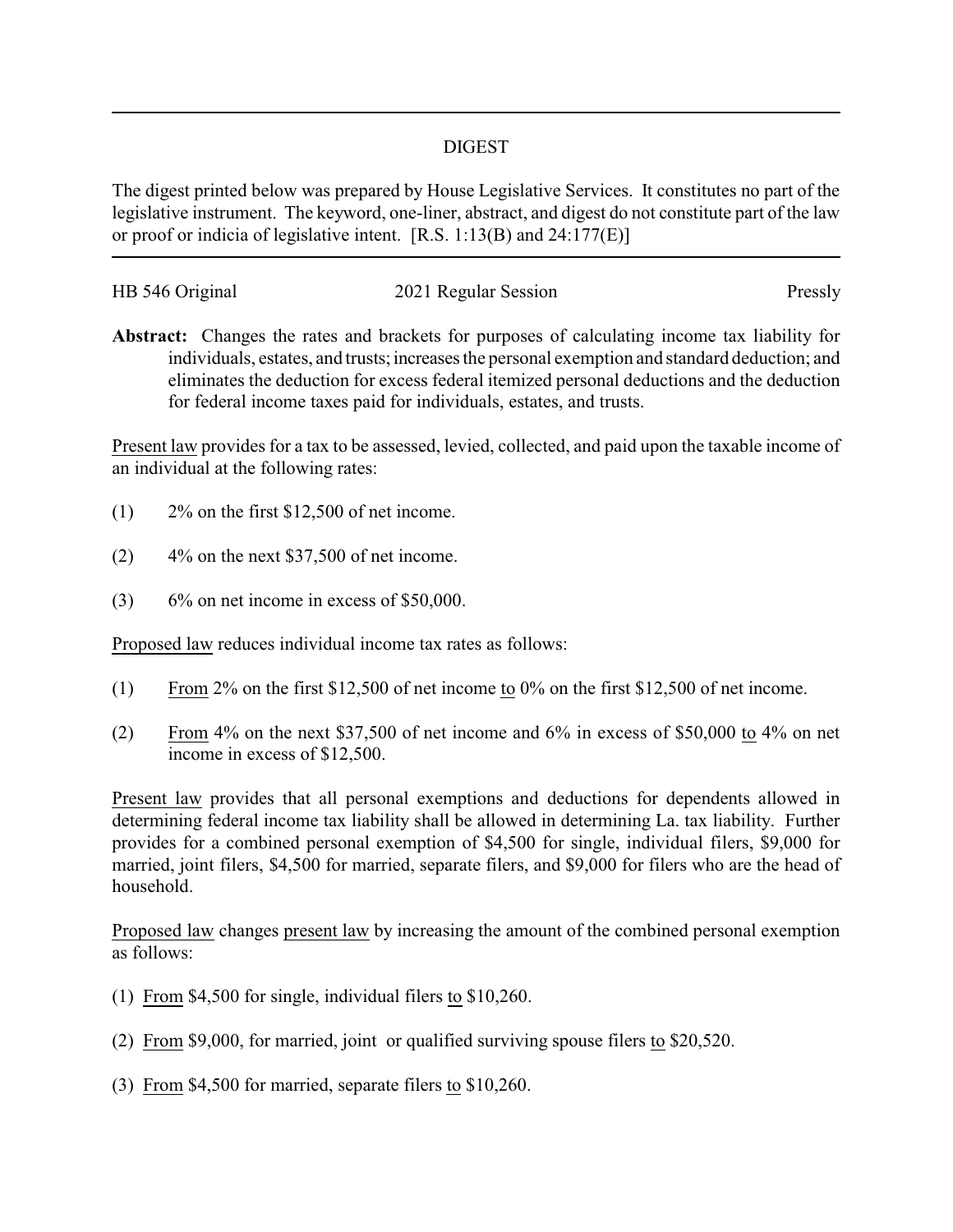#### (4) From \$9,000 for head of household filers to \$20,520.

Present law authorizes an additional deduction of \$1,000 for each allowable exemption in excess of those required to qualify for the exemption allowable under present law (R.S. 47:294(A)).

#### Proposed law repeals present law.

Present law authorizes a personal exemption of \$1,000 for each taxpayer who is blind or deaf, who has an intellectual disability, or who has sustained the loss of one or more limbs. Present law further defines the terms "blind" and "deaf" for purposes of claiming the personal exemption provided for in present law.

#### Proposed law retains present law.

Present law requires the secretary to establish tax tables that calculate the tax owed by taxpayers based upon where their taxable income falls within a range that does not exceed \$250. Further requires the secretary to provide in the tax tables the combined personal exemption, standard deduction, and other exemption deductions in present law which is deducted from the 2% bracket. If the combined exemptions and deductions exceed the 2% bracket, the excess is deducted from the 4% bracket, and then the 6% bracket.

Proposed law retains present law but deletes references to the specific brackets.

Present lawauthorizes a deduction from individual income taxes for excess federal itemized personal deductions. The term "excess federal itemized personal deductions" is defined to mean the amount by which the federal itemized personal deductions exceed the amount of federal standard deduction designated for the filing status used for the taxable period on the individual income tax return.

Proposed law repeals present law that allows taxpayers to deduct excess federal itemized personal deductions on their state individual income tax returns effective Jan. 1, 2023.

Present constitution and present law authorize a state deduction for federal income taxes paid for purposes of computing income taxes for the same period.

Proposed law repeals present law provisions that authorize a state deduction for federal income taxes paid for purposes of calculating individual income taxes and the tax liability for estates and trusts.

Present law provides for the computation of La. taxable income for a resident estate or trust, including provisions for the federal income tax deduction, limitations of deductions for net income, provisions for the federal deduction for alternative minimum tax, and the authority of the secretary of the Dept. of Revenue to consider reductions to the federal income tax deduction and the determination of the deductible portion of an alternative minimum tax.

Proposed law retains present law except as it applies to the deductibility of federal income taxes.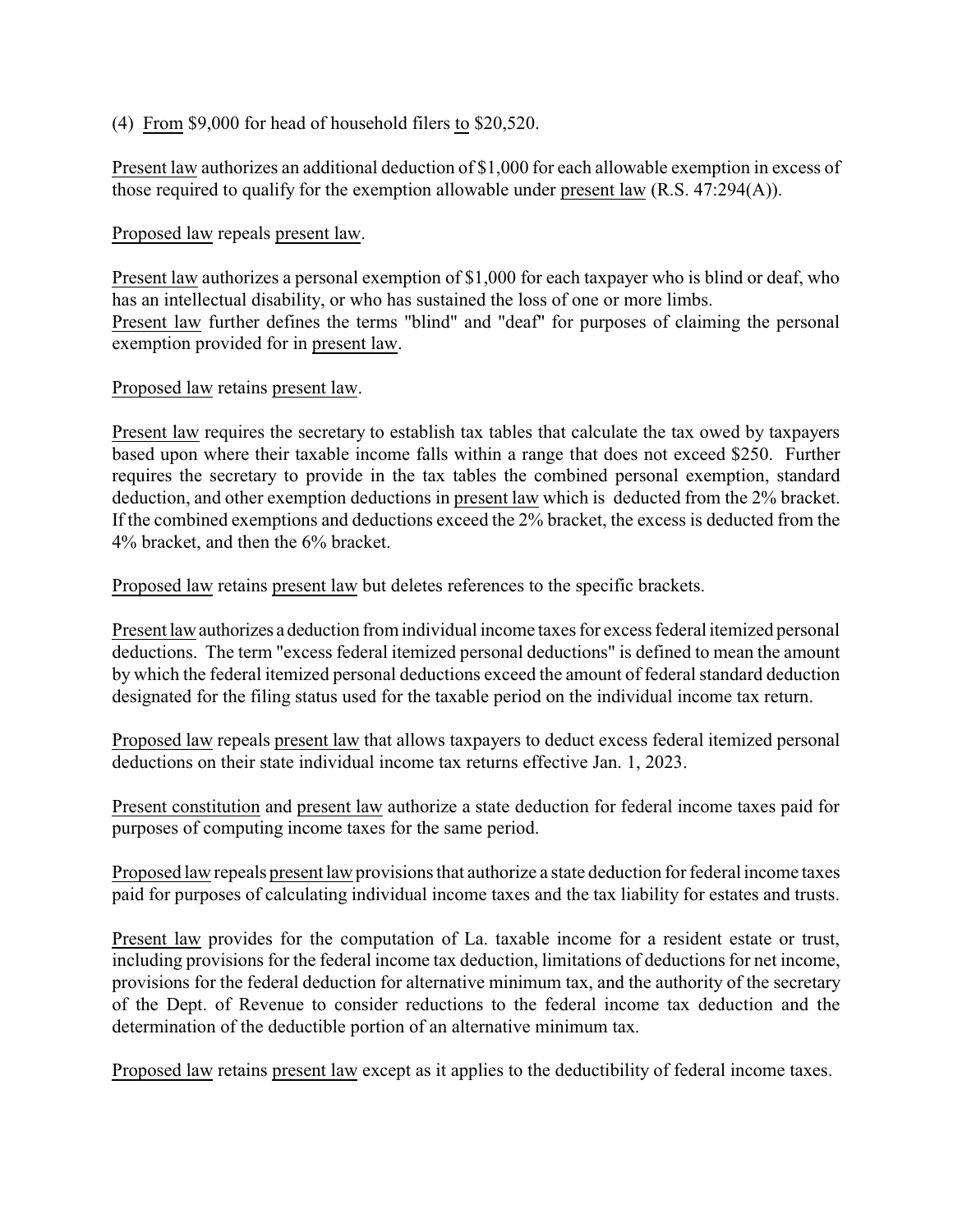Present law provides for a tax to be assessed, levied, collected, and paid on the La. taxable income of an estate or trust at the following rates:

- (1) 2% on the first \$10,000 of La. taxable income.
- $(2)$  4% on the next \$40,000 of La. taxable income.
- (3) 6% on La. taxable income in excess of \$50,000.

Proposed law changes income tax rates on estates and trusts as follows:

- (1) From 2% on the first \$10,000 of La. taxable income to 0% on the *first \$12,500* of La. taxable income.
- (2) From 4% on the next \$40,000 of La. taxable income and 6% in excess of \$50,000 to 4% on La. taxable income in *excess of \$12,500*.

Present law provides for an income or corporation franchise tax credit, the amount of which shall be equal to the amount of ad valorem taxes paid by the taxpayer to political subdivisions on inventory held by manufacturers, distributors, and retailers.

Present law provides for a graduated scale of the amount of the tax credit refunded to the taxpayer or carried forward and applied against subsequent tax liability for not longer than five years based on the amount of the ad valorem taxes paid to political subdivisions.

Proposed law retains present law but terminates issuance of tax credits for ad valorem taxes paid to political subdivisions on Jan. 1, 2023.

Present law authorizes an individual income tax credit for child care expenses in addition to credits authorized in present law based on the amount of the taxpayers federal adjusted gross income and the quality rating of the child care facility which the child attends.

# Proposed law repeals present law.

Present law authorizes a refundable income or corporation franchise tax credit for a child care provider. The amount of the credit is based on the average monthly number of children who either participate in the Child Care Assistance Program or who are foster children in the custody of the Dept. of Children and Family Services (DCFS), and who are attending a child care facility operated by the child care provider, multiplied by an amount based on the quality rating of each child care facility operated by the child care provider.

# Proposed law repeals present law.

Present law authorizes a refundable individual income tax credit for eligible child care directors and eligible child care staff. The amount of the credit is based on specific qualifications for eligible child